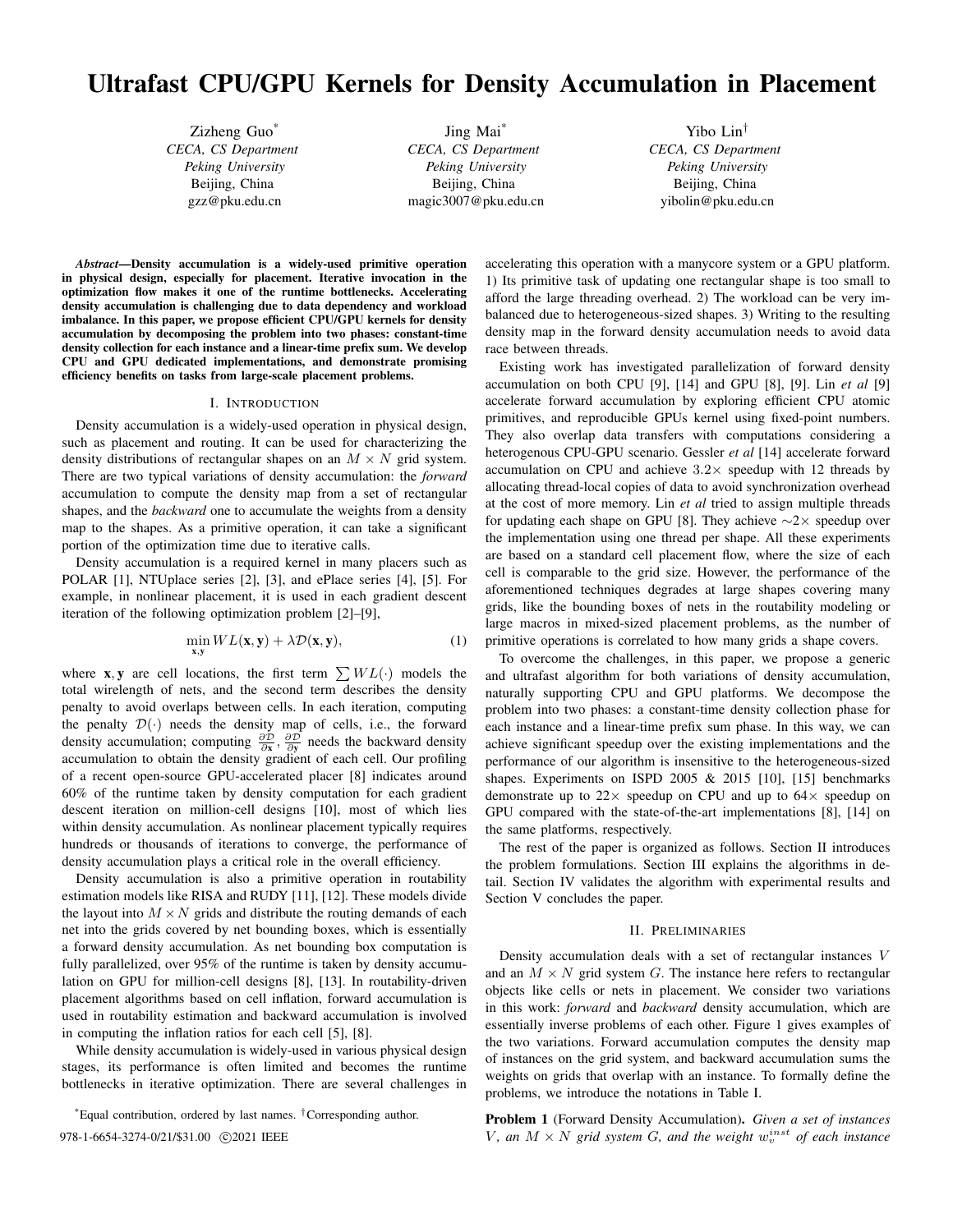TABLE I: Notations

| Notation            | Description                                                                  |
|---------------------|------------------------------------------------------------------------------|
| V                   | The set of instances                                                         |
| Box <sub>v</sub>    | The bounding box of the instance $v \in V$                                   |
| $area_{v}^{inst}$   | The area of the bounding box $Box_v$                                         |
| $w_n^{inst}$        | The weight of the instance $v \in V$                                         |
| G                   | The set of grids in the $M \times N$ grid system                             |
| $g_{x,y}$           | The grid indexed by $(x, y)$ , $x \in \{1, 2, , M\}$ , $y \in \{1, 2, , N\}$ |
| $w_{x,y}^{grid}$    | The weight of the grid $q_{x,y} \in G$                                       |
| $area^{grid}_{x,y}$ | The area of the grid $g_{x,y}$                                               |



Fig. 1: An illustration on forward and backward density accumulation. (a) Forward accumulation computes the density of grids. The density of  $g_{3,3}$  is denoted as  $\rho_{3,3}^{grid}$ , which is computed from its intersections with 3 instances:  $v_1$ ,  $v_2$ , and  $v_3$ . (b) Backward accumulation computes the density of instances. The density of instance v is denoted as  $\rho_v^{inst}$ , which is computed from its intersections with 6 grids:  $q_{3,2}$ ,  $q_{3,3}$ ,  $q_{3,4}$ ,  $g_{4,2}, g_{4,3}$  and  $g_{4,4}$ .

v, compute the density map  $\rho^{grid}$  on the grid system. Density  $\rho_{x,y}^{grid}$  for *each grid*  $g_{x,y} \in G$  *is defined as follows:* 

$$
\rho_{x,y}^{grid} = \sum_{v \in V} w_v^{inst} \times \frac{OA(Box_v, g_{x,y})}{area_{x,y}^{grid}}, \quad \forall g_{x,y} \in G,
$$
 (2)

where  $w_v^{inst}$  is the weight of instance v,  $area_{x,y}^{grid}$  is the area of the *grid*  $g_{x,y}$ *, and*  $OA(Box_v, g_{x,y})$  *is the overlapping area between the bounding box of instance* v and grid  $q_{x,y}$ .

Problem 2 (Backward Density Accumulation). *Given a set of instances* V, an  $M \times N$  grid system G, and the weight  $w_{x,y}^{grid}$  of each grid  $g_{x,y}$ , *computes the density array*  $\rho^{inst}$  for all instances. Density  $\rho_v^{inst}$  for *each instance* v *is defined as follows:*

$$
\rho_v^{inst} = \sum_{g_{x,y} \in G} w_{x,y}^{grid} \times \frac{OA(Box_v, g_{x,y})}{area_v^{inst}}, \forall v \in V,
$$
 (3)

where  $w_{x,y}^{grid}$  is the weight of grid  $g_{x,y}$ , are $a_v^{inst}$  is the area of instance *v*, and  $OA(Box_v, g_{x,y})$  *is the overlapping area between the bounding box of instance* v *and grid*  $g_{x,y}$ *.* 

Equation (2) takes the weights of instances and accumulates density for each grid, while Equation (3) takes the weights of grids and accumulates density for each instance. A typical approach to solve them is to enumerate the overlapping grids and collect results for each instance [8], [14]. To parallelize the computation, multiple threads are allocated to simultaneously loop through instances. However, heterogeneous-sized instances cause imbalanced workloads between threads, resulting in low performance and poor scalability of the algorithm.

## III. ALGORITHMS

We overcome the challenge of accelerating density accumulation problem by transforming forward/backward problems into equivalent

|  |  |                                                   | $\begin{pmatrix} 1 & 2 & 3 \ 5 & 6 & 7 \ 9 & 10 & 11 & 12 \ \end{pmatrix}$ |  |                                                    |
|--|--|---------------------------------------------------|----------------------------------------------------------------------------|--|----------------------------------------------------|
|  |  |                                                   |                                                                            |  |                                                    |
|  |  |                                                   |                                                                            |  |                                                    |
|  |  | $\begin{bmatrix} 13 & 14 & 15 & 16 \end{bmatrix}$ |                                                                            |  | $\begin{pmatrix} 28 & 60 & 96 & 136 \end{pmatrix}$ |

Fig. 2: An example of 2D prefix sum on a  $4 \times 4$  matrix.

|  |                                                                       |  |  |  |                                                   |  |  | $\begin{pmatrix}\n1 & 2 & 3 \\ 5 & 6 & 7 & 8 \\ 9 & 10 & 11 & 12 \\ 13 & 14 & 15 & 16\n\end{pmatrix}\n\xrightarrow{\text{Sum}}\n\begin{pmatrix}\n1 & -3 & \sqrt[3]{6} & 10 \\ 5 & 11 & 18 & 26 \\ 9 & 19 & 30 & 42 \\ 13 & 27 & 42 & 58\n\end{pmatrix}\n\xrightarrow{\text{Sum}}\n\begin{pmatrix}\n3 & 6 & 10 \\ 6 & 14 & 24 & \sqrt{36} \\ 15 & 33 & 54 & 78 \\ 28 & 60 & 96 & 136\n\end$ |
|--|-----------------------------------------------------------------------|--|--|--|---------------------------------------------------|--|--|--------------------------------------------------------------------------------------------------------------------------------------------------------------------------------------------------------------------------------------------------------------------------------------------------------------------------------------------------------------------------------------------|
|  |                                                                       |  |  |  |                                                   |  |  |                                                                                                                                                                                                                                                                                                                                                                                            |
|  | $\begin{pmatrix} 9 & 10 & 11 & 12 \\ 13 & 14 & 15 & 16 \end{pmatrix}$ |  |  |  |                                                   |  |  |                                                                                                                                                                                                                                                                                                                                                                                            |
|  |                                                                       |  |  |  | $\begin{pmatrix} 13 & 27 & 42 & 58 \end{pmatrix}$ |  |  |                                                                                                                                                                                                                                                                                                                                                                                            |

Fig. 3: Illustration of row sum followed by column sum. This is equivalent to a 2D prefix sum.

forms, consisting of two phases: a linear-time two-dimensional (2D) prefix sum phase and a density collection phase whose time complexity is irrelevant to the sizes of instances.

In this section, we first introduce the 2D prefix sum phase, which is used in solving both forward/backward problems. Then, we explain the details of the forward/backward algorithms. In the end, we illustrate the GPU-specific implementation.

## *A. 2D Prefix Sum*

Both our forward and backward algorithms require to compute 2D prefix sum on a matrix  $A$ . The result matrix  $P$  has the same dimension as matrix A, with element  $P_{i,j}$  equals to the sum of all values in A which are above it or on left of it. Figure 2 shows an example of 2D prefix sum on a  $4 \times 4$  matrix. Each element in matrix P can be written as,

$$
P_{i,j} = \sum_{x=1}^{i} \sum_{y=1}^{j} A_{x,y},
$$
\n(4)

where  $i = 1, 2, \ldots, M, j = 1, 2, \ldots, N, A \in \mathcal{R}^{M \times N}$ , and  $P \in$  $\mathcal{R}^{M\times N}$ 

Figure 3 shows that 2D prefix sum can be computed by performing one-dimensional (1D) prefix sum along rows and then along columns. Based on this fact, we develop our algorithm for computing 2D prefix sum in Algorithm 1, which first computes sum along rows (lines 3-5) and then columns (lines 6-8). We can see that the time complexity of Algorithm 1 is  $O(MN)$ , which is linear in the size of the matrix.

# *B. Forward Density Accumulation*

In this section, We will discuss our algorithm for forward density accumulation (Problem 1). To make it easy to explain, we normalize the size of a grid to  $1 \times 1$ . Therefore, we simplify our equation to  $\rho_{x,y}^{grid} = \sum_{v \in V} w_v^{grid} \times OA(Box_v, g_{x,y}), \forall g_{x,y} \in G.$ 

| <b>Algorithm 1:</b> compute2DPrefixSum $(A)$                                                                            |                                       |
|-------------------------------------------------------------------------------------------------------------------------|---------------------------------------|
| $1 m, n \leftarrow A.size;$                                                                                             |                                       |
| 2 $P \leftarrow M \times N$ zero matrix;                                                                                |                                       |
| 3 for $i = 1$ to M do                                                                                                   |                                       |
|                                                                                                                         |                                       |
| 4 <b>for</b> $j = 1$ to N <b>do</b><br>5 <b>for</b> $j = 1$ to N <b>do</b><br>$P_{i,j} \leftarrow P_{i,j-1} + A_{i,j};$ | $\triangleright$ Define $P_{i,0} = 0$ |
| 6 for $j = 1$ to N do                                                                                                   |                                       |
|                                                                                                                         |                                       |
| 7 <b>for</b> $i = I$ to M <b>do</b><br>8 <b>for</b> $i = P_{i,j} \leftarrow P_{i-1,j} + P_{i,j};$                       | $\triangleright$ Define $P_{0,i} = 0$ |
| 9 return P;                                                                                                             |                                       |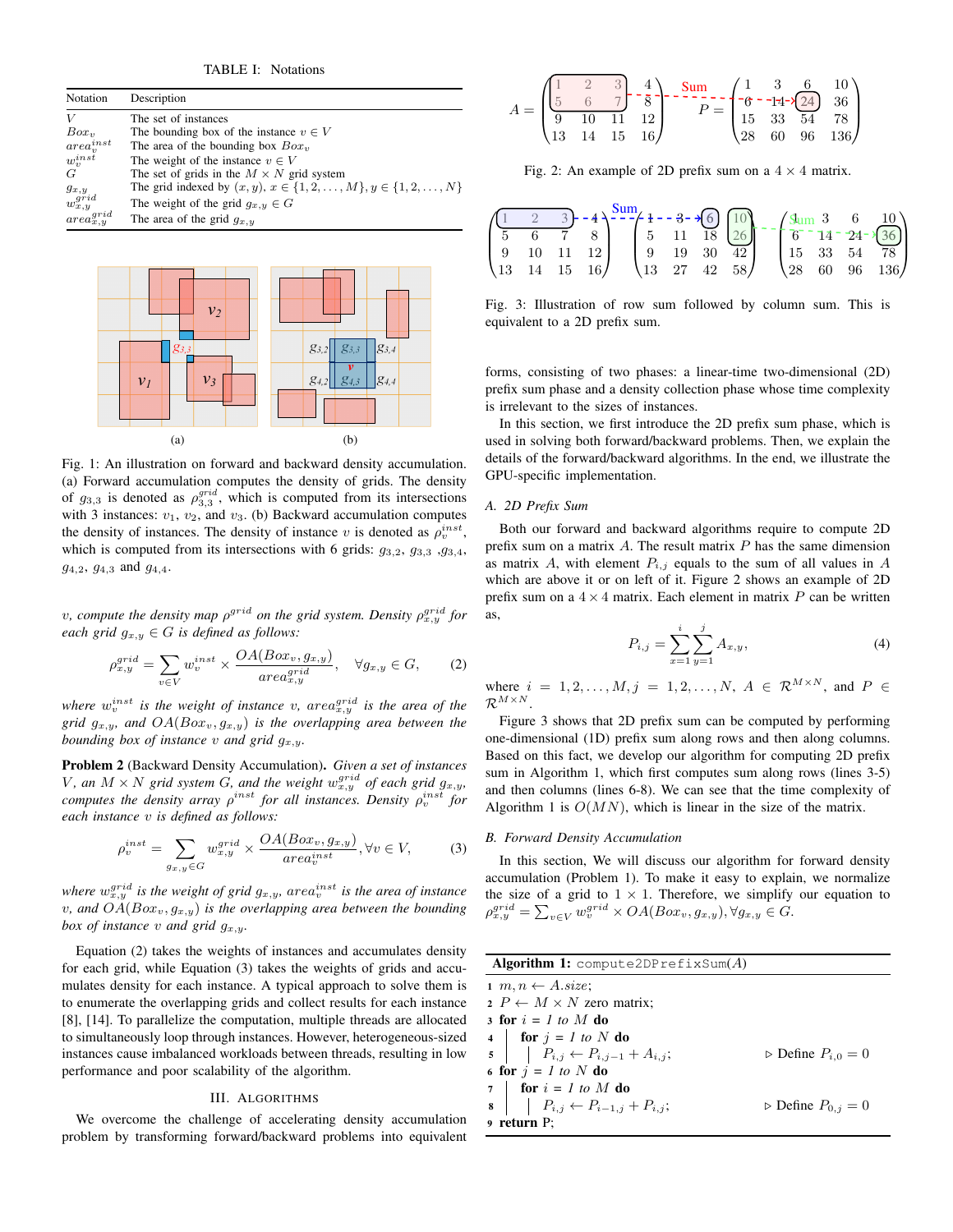

Fig. 4: If we add a value 1 to  $D_{2,2}$ , and let P denote the 2D prefix sum of  $D$ , we will get that value propagated to the bottom-right region in P.



Fig. 5: An instance  $v$  is decomposed to 4 bottom-right instances  $v'_0, v'_1, v'_2, v'_3$ . The increment w on instance v is equivalent to  $v'_0$ +=w,  $v'_1 = w, v'_2 = w, v'_3 + w$ 

One straightforward method to compute forward accumulation is to find the overlapping grids for each instance and increment the grids one by one according to the overlapping areas. We denote this method as the Na¨ıve method. One drawback of the Na¨ıve method is that the number of increments is linear in the size of an instance. As a result, the Naïve method is extremely slow on large instances.

We show that the increments can be done more efficiently by making use of 2D prefix sum. Specifically, we can equivalently achieve the increment on a bottom-right submatrix by first incrementing a single value in a matrix and then computing the 2D prefix sum, as shown in Figure 4.

Based on this idea, we develop a two-phase algorithm consisting of density collections for instances and a 2D prefix sum. We decompose the forward density accumulation into a set of increments on bottomright submatrices in two steps. The first step is shown in Figure 5, where we decompose an instance into 4 bottom-right instances (i.e., instances at the bottom-right corner of the grid system). It is easy to show the equivalence of the increment on the original instance and the respective increments/decrements on the 4 bottom-right instances. If the resulting bottom-right instances have integer coordinates, then it is a bottom-right submatrix. Otherwise, we further decompose the bottom-right instances through the second step shown in Figure 6, in which the bottom-right instance is split into 4 instances, each can be represented as increments on bottom-right submatrices, or on a single grid that can be handled individually.

We present our algorithm for increments on a bottom-right instance in Algorithm 2, which is essentially the implementation of Figure 6. Lines 1 and 2 computes  $p_x$  and  $p_y$ , which correspond to the respective 0.4 and 0.6 in Figure 6. Line 3 computes instance  $v''_{1(1)}$ . Line 4 computes instance  $v''_{2(1)}$ . Line 5 computes instance  $v''_0$ ,  $v''_{1(2)}$  and  $v''_{2(2)}$  together because they cover the same submatrix. Finally, line 6 computes instance  $v_3''$  by adding it directly to the grid in the result matrix.

Based on Algorithm 2, Algorithm 3 provides the full procedure for forward density accumulation. The definitions of matrices A and D are provided in Algorithm 2. We perform the increments on bottom-right instances at lines 6-9 for respective  $v'_0$ - $v'_3$  in Figure 5. After processing all instances, we obtain matrices  $A$  and  $D$ .  $A$  stores the individual increment on single grids, and  $D$  stores the increments on bottom-right submatrices prior to the 2D prefix sum. We obtain the final result by adding A with the 2D prefix sum of D.

One drawback for the proposed prefix sum method is that it makes more increments for small instances than the Naïve method does, as a small instance may cover only a few grids. Hence, we introduce an



Fig. 6: An increment w on a bottom-right instance  $v'$  is split into four instances  $v''_0, v''_1, v''_2, v''_3$ . Of them,  $v''_0$  is itself a bottom-right submatrix increment;  $v_1''$  and  $v_2''$  can be each split into two bottom-right submatrix increments;  $v_3''$  consists of a single grid and can be handled individually.

| <b>Algorithm 2:</b> addToRect $(A, D, x, y, w)$                       |
|-----------------------------------------------------------------------|
| <b>Input:</b> A, result matrix                                        |
| <b>Input:</b> D, temporary matrix storing increments on bottom-right  |
| submatrices                                                           |
| <b>Input:</b> $(x, y)$ , the top-left coordinates of the bottom-right |
| instance                                                              |
| <b>Input:</b> $w$ , instance weight                                   |
| $p_x \leftarrow [x] - x;$                                             |

2  $p_y \leftarrow [y] - y;$ 

- 3  $D_{\lceil x \rceil, \lceil y \rceil 1}$  +=  $p_y w$ ;
- 4  $D_{\lceil x \rceil -1, \lceil y \rceil}$  +=  $p_x w$ ;
- 5  $D_{\lceil x \rceil, \lceil y \rceil}$  +=  $(1 p_x p_y)w;$
- 6  $A_{\lceil x \rceil 1, \lceil y \rceil 1}$  +=  $p_x p_y w$ ;

Threshold to choose between the two methods based on the areas of instances.

Algorithm 3 runs in  $O(MN + |V|)$ , where |V| is the number of instances. In other words, it is linear in both the size of the grid and the number of instances. For each instance, we break the problem into 4 calls to addToRect, independent to the size of the instance or how many grids covered by the instance. Therefore, our algorithm has a balanced workload for each instance.

# *C. Backward Density Accumulation*

In this section, we propose our algorithm for backward density accumulation (Problem 2). Similar to the forward density accumulation, We also normalize the size of the grid to  $1 \times 1$ , and rewrite the Equation 3 as  $\rho_v^{inst} \times area_v^{inst} = \sum_{g_{x,y} \in G} w_{x,y}^{grid} \times OA(Box_v, g_{x,y}).$ We simplify this problem and denote the left-hand-side of this equation as  $R_v^{inst} = \rho_v^{inst} \times area_v^{inst}, \forall v \in V.$ 

Backward density accumulation sums the weights of grids covered by each instance weighted the overlapping area ratio. We denote  $P$  as the 2D prefix sum of grid weight matrix  $w^{grid} \in \mathcal{R}^{M \times N}$ . Different from the procedure of the forward algorithm, here we first compute the prefix sum and then perform density collection on the prefix sum matrix. A similar idea was proposed by Crow *et al* [16] for integral images, but 1) their method only supports backward accumulation while we generalize the idea to forward accumulation, and 2) they cannot deal with non-integer coordinates, where an instance can partially cover a grid, i.e., not overlapping a full grid. The key idea of our algorithm is to decompose the summation into some combinations of the elements of 2D prefix sum matrix  $P$  and grid weight matrix  $w^{grid}$ .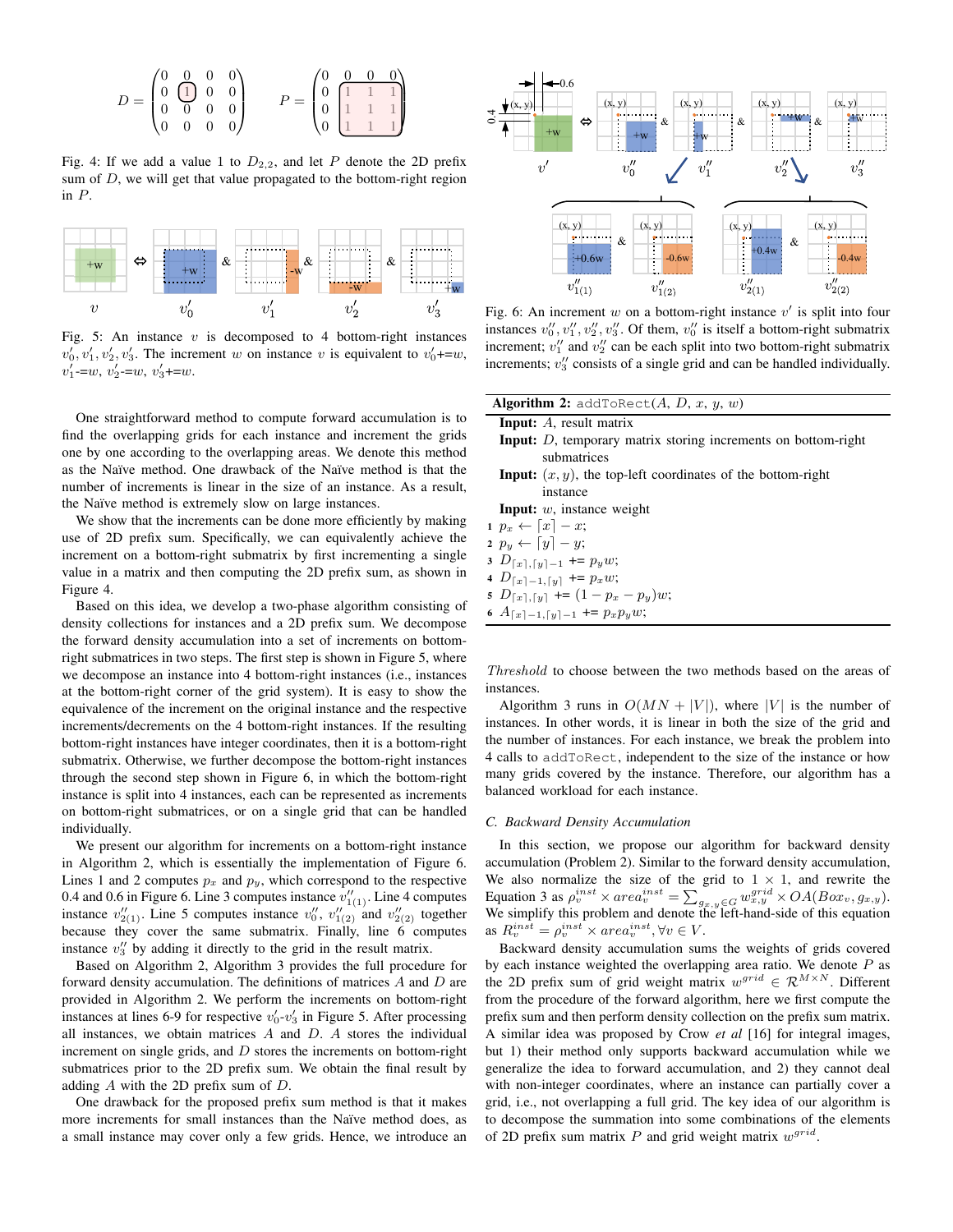Algorithm 3: forwardAccumulation $(M, N, V)$ 



Fig. 7: A instance  $v$  can be decomposed to four top-left instances:  $v'_0$ ,  $v'_1, v'_2, \text{ and } v'_3.$ 

As illustrated in Figure 7, we decompose an instance  $v$  into four independent *top-left instances*:  $v'_0$ ,  $v'_1$ ,  $v'_2$ , and  $v'_3$ , each of which is a rectangle starting at  $(0, 0)$ . There are two scenarios to consider for top-left instances  $v'$ . In one case, if the coordinates of the bottom-right corner  $(x, y)$  of v' happens to be integers, it is exactly the element  $P_{x,y}$ in  $P$ . Otherwise, we further decompose the top-left special box sum  $v'$ into four terms:  $v''_0$ ,  $v''_1$ ,  $v''_2$ , and  $v''_3$  as illustrated at Figure 8. Each term can be computed from the prefix sum matrix  $P$  or grid weight matrix  $w^{grid}$ . Similar to that in forward density accumulation,  $v''_0$  itself is a prefix sum element in P;  $v_1''$  and  $v_2''$  can be further decomposed into a weighted subsection of two prefix sum elements in  $P$ ;  $v''_3$  is within one grid and can be computed from grid weight matrix  $w^{grid}$ .

The routine for computing top-left instance is summarized in Algorithm 4 corresponding to Figure 8. Line 1 and 2 computed the overlapping area ratio  $p_x$  and  $p_y$ , which correspond to 0.6 and 0.5 in Figure 8. Line 3-6 compute for term  $v''_0$ ,  $v''_1$ ,  $v''_2$ , and  $v''_3$ , respectively. Finally, we combine all these four terms and get the result of a top-left instance.

Based on Algorithm 4, we present our algorithm for solving the backward density accumulation in Algorithm 5. We first compute the 2D prefix sum of  $w^{grid}$  (line 1), and then compute the results for 4 top-left instances (line 5). Similarly to that in the forward density accumulation, we introduce a Threshold for small instances, as the Naive method has a lower overhead to compute them (lines 7-11). Algorithm 5 runs in  $O(MN + |V|)$ , the same as Algorithm 3 for the forward case.

# *D. Parallelization and GPU Acceleration*

In this section, we introduce our CPU and GPU parallelization for the algorithms. we parallelize 2D prefix sum (Algorithm 1) by allocating threads for each row (lines 3-5) to finish the 1D prefix sum at rows, and each column (lines 6-8) for 1D prefix sum at columns.



Fig. 8: A top-left instance is equivalent to the sum of 4 terms:  $v''_0$ ,  $v''_1$ ,  $v_2''$ , and  $v_3''$ . Given the grid weight matrix  $w^{grid}$  and 2D prefix sum matrix  $P$ , each term can be further computed in constant time.

| <b>Algorithm 4:</b> topLeftSum( $w^{grid}$ , P, x, y)                                                              |
|--------------------------------------------------------------------------------------------------------------------|
| $1\;\,p_x \leftarrow x -  x ;$                                                                                     |
| 2 $p_y \leftarrow y - \lfloor y \rfloor$ ;                                                                         |
| $3 \ v_0 \leftarrow P_{\lfloor x \rfloor, \lfloor y \rfloor};$                                                     |
| 4 $v_1' \leftarrow p_x(P_{\lfloor x \rfloor+1,\lfloor y \rfloor} - P_{\lfloor x \rfloor,\lfloor y \rfloor});$      |
| 5 $v_2^{'} \leftarrow p_y(P_{\lfloor x \rfloor, \lfloor y \rfloor+1} - P_{\lfloor x \rfloor, \lfloor y \rfloor});$ |
| 6 $v_3' \leftarrow p_x p_y w_{\lfloor x \rfloor + 1, \lfloor y \rfloor + 1}^{grid}$                                |
| 7 <b>return</b> $v_0 + v_1 + v_2 + v_3$                                                                            |

For the density collection phase of both forward and backward density accumulation, we can parallelize the processing of instances as they are mostly independent. However, as one grid may be simultaneously updated by multiple threads in the forward accumulation, we need the atomicAdd primitive to avoid data race. We sketch the kernels for the forward accumulation in Algorithm 6 for GPU. The implementation for the backward accumulation is similar, so we skip it for brevity.

#### IV. EXPERIMENTAL RESULTS

We implement our density accumulation kernels in C++ and CUDA and evaluated the performance using large designs from ISPD 2005 & 2015 contests [10], [15]. We undertake experiments on a 64-bit Linux machine with 20 cores Intel Xeon CPU at 2.10GHz, 256GB RAM and 1 GeForce RTX 2080 GPU. We adopt double-precision floating-point numbers when running the kernels, and measure the time using an average of ten runs for each setting. The number of threads in a GPU block is set to  $T=64$ , and the *Threshold* in Section III is set to 4.

We compare our density accumulation kernel with four kernels: SEQ, Naive, Gessler, and MTPerInst, some of which are used in the state-of-the-art placers. SEQ stands for the Naive method running at a single thread, which is equivalent to the sequential implementation. For forward accumulation, Gessler [14] introduces thread-local copies of resulting matrices to eliminate synchronization on CPU; MTPerInst [8] introduces instance-level parallelization on a GPU target by allocating 4 threads for each instance. For backward accumulation, we compare our implementation with Naive only, because Gessler and MTPerInst are designed specifically for forward accumulation.

We validate our kernels on two scenarios: bounding boxes of cells and nets (corresponding to small and large instances). We dump the bounding boxes and the grid settings from different global placement iterations of an open-source nonlinear placement engine [8], i.e., {0, 50, 100, 200, 300,  $\cdots$ , 800}, as the global placement usually finishes at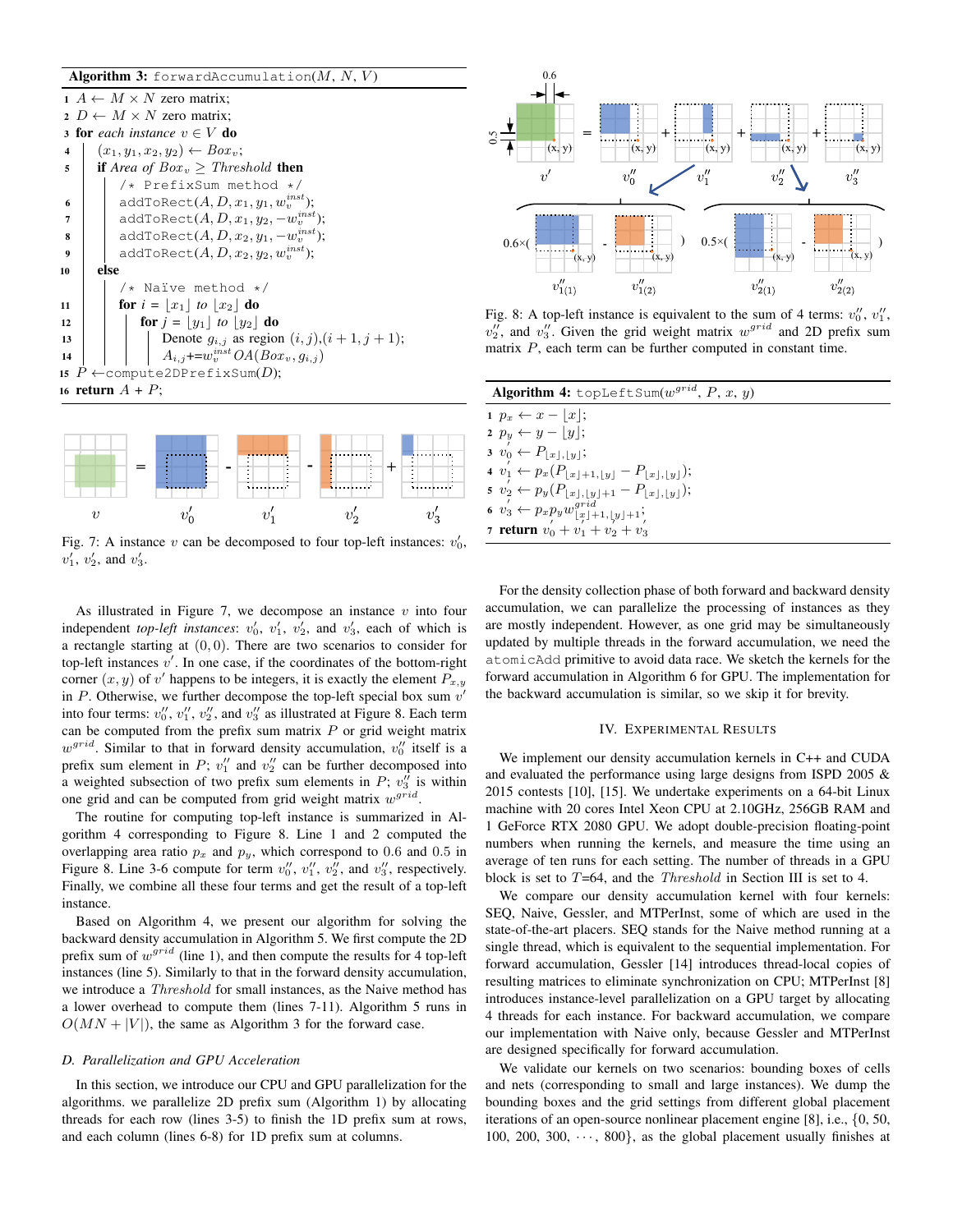

Fig. 9: The elapsed time of forward/backward density accumulation w.r.t. the number of threads on bigblue3 with different accumulation strategies. Forward on (a) net and (b) cell instances; backward on (c) net and (d) cell instances



Fig. 10: The elapsed time of forward density accumulation at different placement iterations on bigblue3 with different accumulation strategies. Net instances on (a) CPU and (b) GPU; cell instances on (c) CPU and (d) GPU.



around 800 iterations. The runtime values are averaged to one iteration for each benchmark if not specially mentioned.

Table II lists the benchmark statistics for net boxes and the overall performance comparison. On average, our CPU kernel for forward density accumulation is faster than Naive and Gessler by 51.90× and 22.95 $\times$ , respectively. Our GPU kernel achieves 8.62 $\times$  speedup compared to our CPU kernel, and  $181.19\times$ ,  $64.83\times$  compared to GPU kernels of Naive and MTPerInst, respectively. For backward density accumulation, we achieve  $41.55 \times$  speedup on CPU compared to Naive, and  $209.35\times$  on GPU. We ascribe the large runtime gains on net boxes to our constant time processing for each instance, which is very suitable for computing density accumulation on large boxes; e.g., the table shows

| <b>Algorithm 6:</b> forwardAccumulation on GPU                                                              |  |  |  |  |  |  |  |  |  |
|-------------------------------------------------------------------------------------------------------------|--|--|--|--|--|--|--|--|--|
| 1 function forwardInstKernel (A, D, Box, $w^{inst}$ , L):                                                   |  |  |  |  |  |  |  |  |  |
| $i \leftarrow \textbf{blockIdx}.x \times \textbf{blockDim}.x + \textbf{threadIdx}.x + 1;$<br>$\overline{2}$ |  |  |  |  |  |  |  |  |  |
| <b>if</b> $i > L$ then return;<br>3                                                                         |  |  |  |  |  |  |  |  |  |
| 4 $v \leftarrow$ the $j^{th}$ instance in V;                                                                |  |  |  |  |  |  |  |  |  |
| 5 $(x_1, y_1, x_2, y_2) \leftarrow Box_v;$                                                                  |  |  |  |  |  |  |  |  |  |
| Compute density of $v$ , same as Algorithm 3 lines 4-14;<br>6                                               |  |  |  |  |  |  |  |  |  |
| 7 $A, D \leftarrow M \times N$ zero matrices;                                                               |  |  |  |  |  |  |  |  |  |
| 8 Call forwardInstKernel (A, D, Box, $w^{inst}$ , $ Box $ ) with                                            |  |  |  |  |  |  |  |  |  |
| $\lceil \frac{ Box }{T} \rceil$ blocks and T threads;                                                       |  |  |  |  |  |  |  |  |  |
| /* Call 2D prefix sum on GPU */                                                                             |  |  |  |  |  |  |  |  |  |
| 9 P $\leftarrow$ compute2DP refixSum(D);                                                                    |  |  |  |  |  |  |  |  |  |
| 10 return $A+P$ ;                                                                                           |  |  |  |  |  |  |  |  |  |

that the size of a net box is equivalent to around 1000 grids on average.

Table III lists the performance comparison on cell boxes. Our CPU kernel is  $1.24 \times$  faster than Gessler, but  $0.94 \times$  slower than Naive. This is because cell boxes are much smaller than net boxes, the sizes of which typically take 2-3 grids. For such kind of small instances, the Naive method requires fewer operations for each instance than our method. In addition, computing the prefix sum usually takes 20% of the runtime for cell instances, which is an additional overhead. However, our algorithm is highly parallelizable on GPU because of its constant balanced workload for instances, while the Naive method has an imbalanced workload for different box sizes. For example, we achieve  $15.91 \times$  speedup by migrating our kernels to GPU, making our kernel  $4.49 \times$  and  $2.15 \times$  faster than the GPU implementations of Naive and MTPerInst. We observe similar patterns in backward case, where we are 0.74× slower than Naive on CPU but 4.75× faster on GPU compared to the Naive GPU kernel. Generally, our algorithm is faster for larger cells, making it more suitable for accelerating macro placement